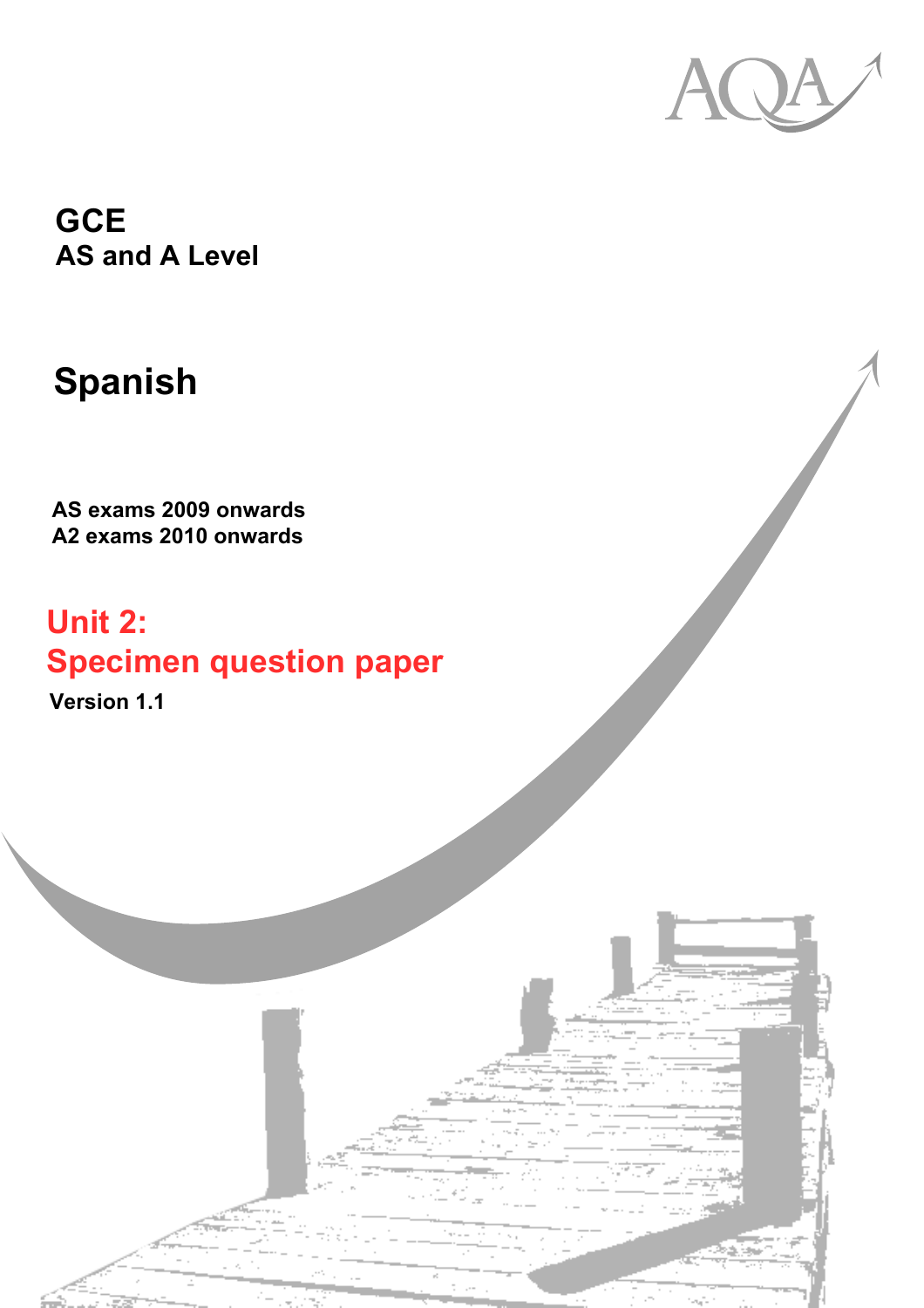The specimen assessment materials are provided to give centres a reasonable idea of the general shape and character of the planned question papers and mark schemes in advance of the first operational exams.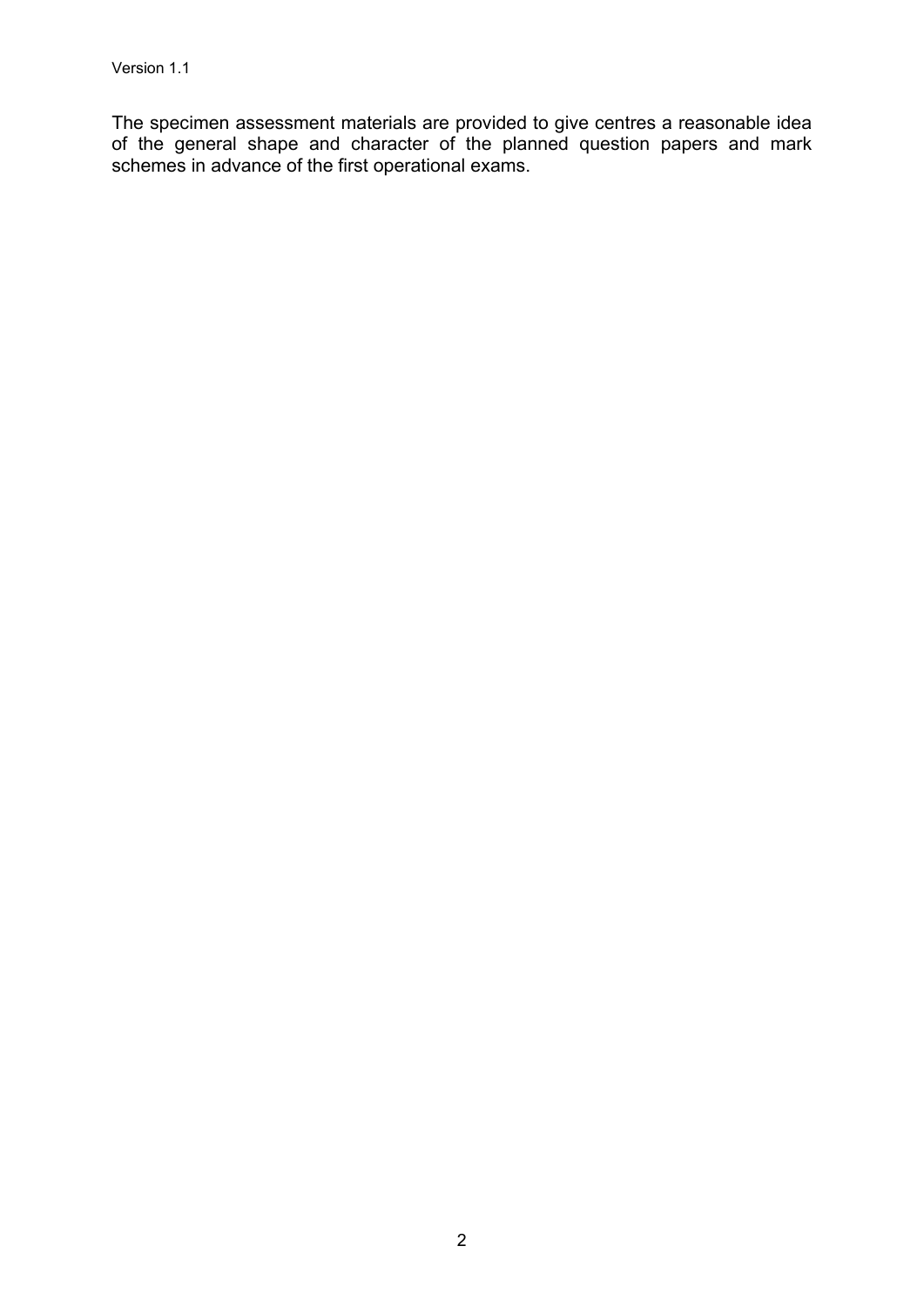General Certificate of Education Advanced Subsidiary Examination



**SPANISH Unit 2 Speaking** 

#### Candidate's Material

SPECIMEN MATERIAL

Time allowed: 35 minutes (including 20 minutes preparation time)

#### **Instructions**

- During the 20 minutes preparation time you are required to prepare **one** of the two stimulus cards given to you.
- You may make notes during the preparation time only on the Additional Answer Sheet provided. **You must not write on this card.**
- You should take the stimulus card with you into the examination room. You may refer to the card and any notes you have made at any time during this section of the test.
- Hand the stimulus card and the Additional Answer Sheet to the examiner before the start of the conversation section of the test.

#### **Information**

- The test will last approximately 15 minutes and will consist of a stimulus card (5 minutes), and a conversation based on topics studied during the AS course (10 minutes).
- There are questions on each of the cards to provide guidance on the type of question the examiner will ask.
- You will be expected to respond to questions and discuss in **Spanish** broader issues arising from the chosen card.
- You must **not** use a dictionary.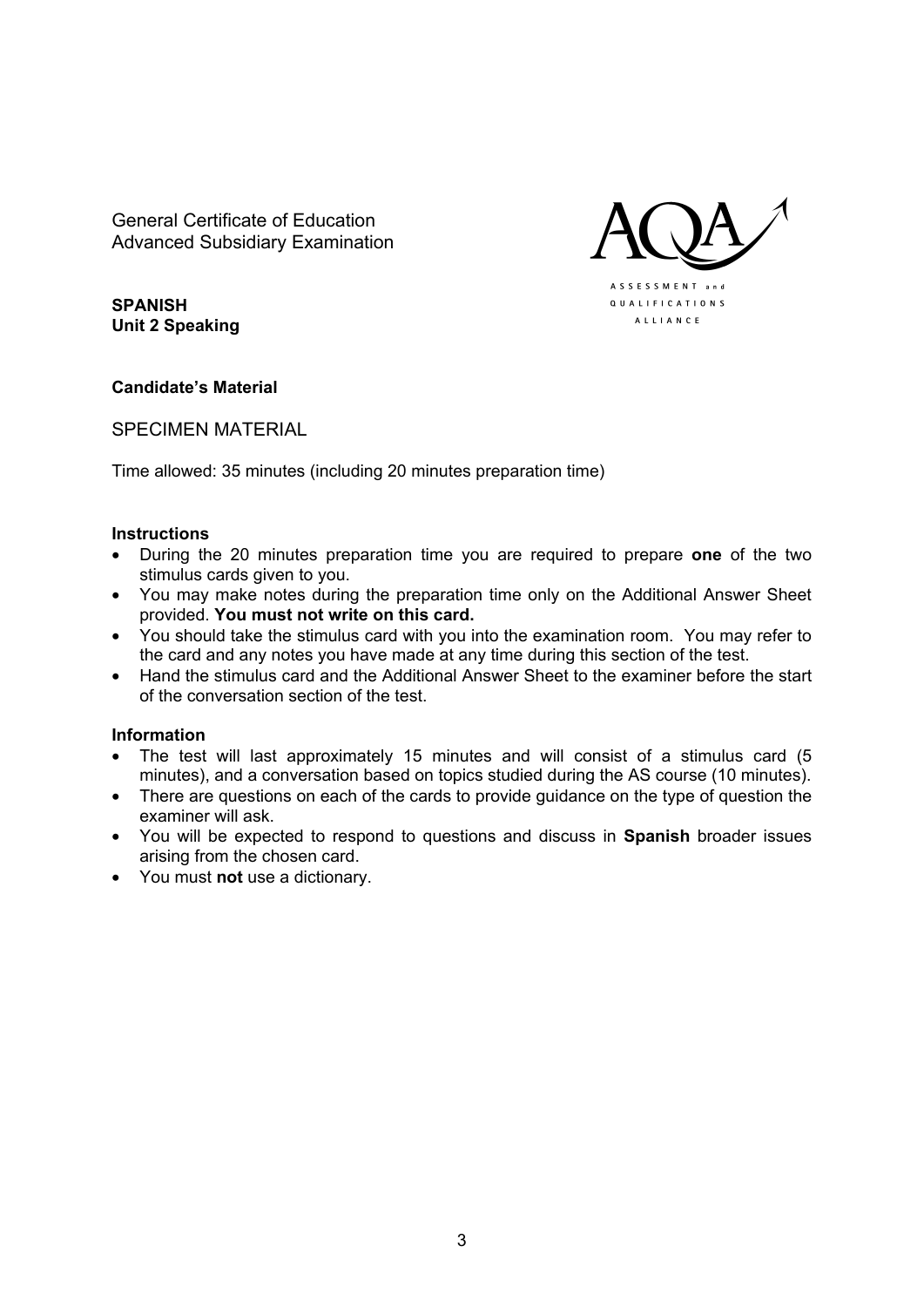General Certificate of Education Advanced Subsidiary Examination



**SPANISH Unit 2 Speaking** 

#### **Examinerís Material**

SPECIMEN MATERIAL

Time allowed: 35 minutes (including 20 minutes preparation time)

#### **Instructions**

- During the 20 minutes preparation time candidates are required to prepare **one** of the two stimulus cards given to them.
- Candidates may make notes during the preparation time only on the Additional Answer Sheet provided. **They must not write on the card.**
- Candidates should take the stimulus card with them into the examination room. They may refer to the card and any notes they have made at any time during this section of the test.
- Candidates should hand the stimulus card and the Additional Answer Sheet to you before the start of the conversation section of the test.

#### **Information**

- The test will last approximately 15 minutes and will consist of a stimulus card (5 minutes) and a conversation based on topics studied during the AS course (10 minutes).
- There are questions on each of the cards to provide guidance on the type of question you will ask.
- Candidates will be expected to respond to questions and discuss in **Spanish** broader issues arising from the chosen card.
- Candidates must **not** use a dictionary.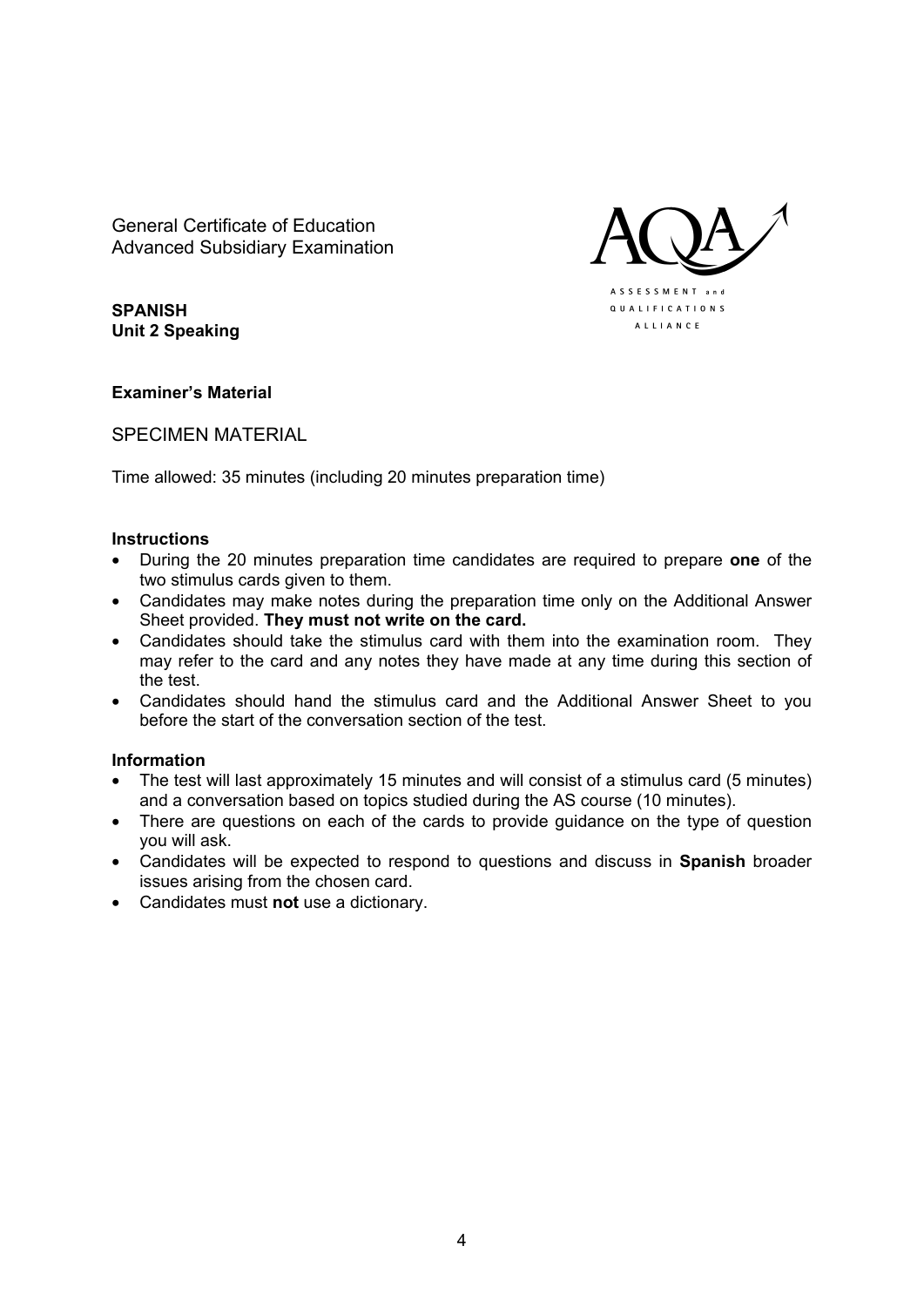#### **AQA SPANISH SPECIMEN MATERIALS AS SPANISH**

 **UNIT 2: SPEAKING** 

### **Card A TELEVISION**



**øQuÈ tipo de telespectador eres?** 

noticias telenovelas deportes







concursos documentales películas





"reality shows" entrevistas música





- øDe quÈ trata esta tarjeta?
- ¿Cuáles de estos programas son "telebasura"?
- $\mu$ Por qué son tan populares los "reality shows"?
- A ti, *i* te gusta ver las noticias en la televisión?
- En tu opinión, ¿la televisión tiene un papel positivo en la vida de hoy?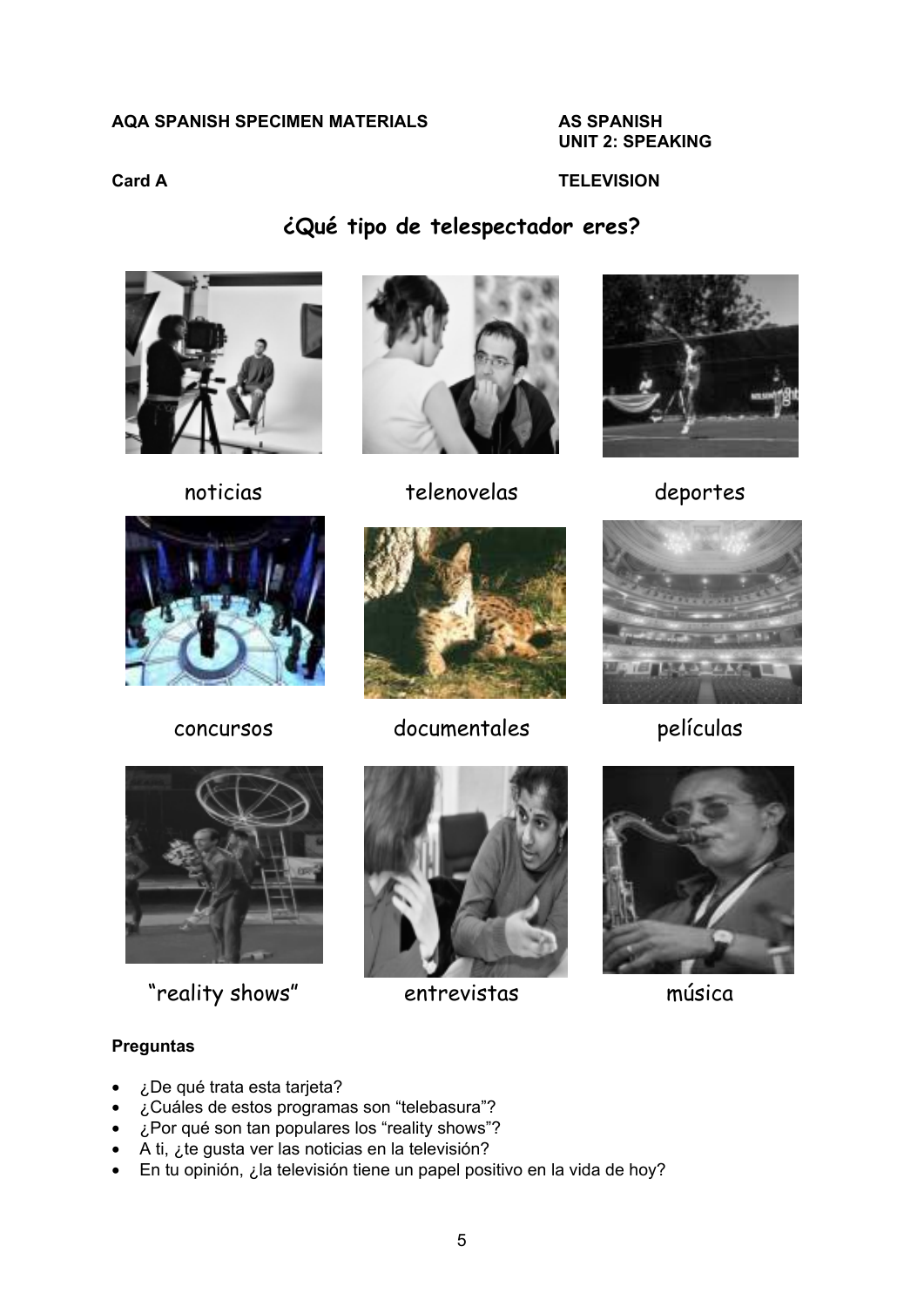

- ¿De qué trata esta tarjeta?
- ¿Cuáles son las principales ventajas de Internet?
- ¿Qué es lo más peligroso de Internet?
- ¿Cómo se puede proteger a los niños de los peligros de Internet?
- En tu opinión, ¿utilizaremos todos Internet en el futuro?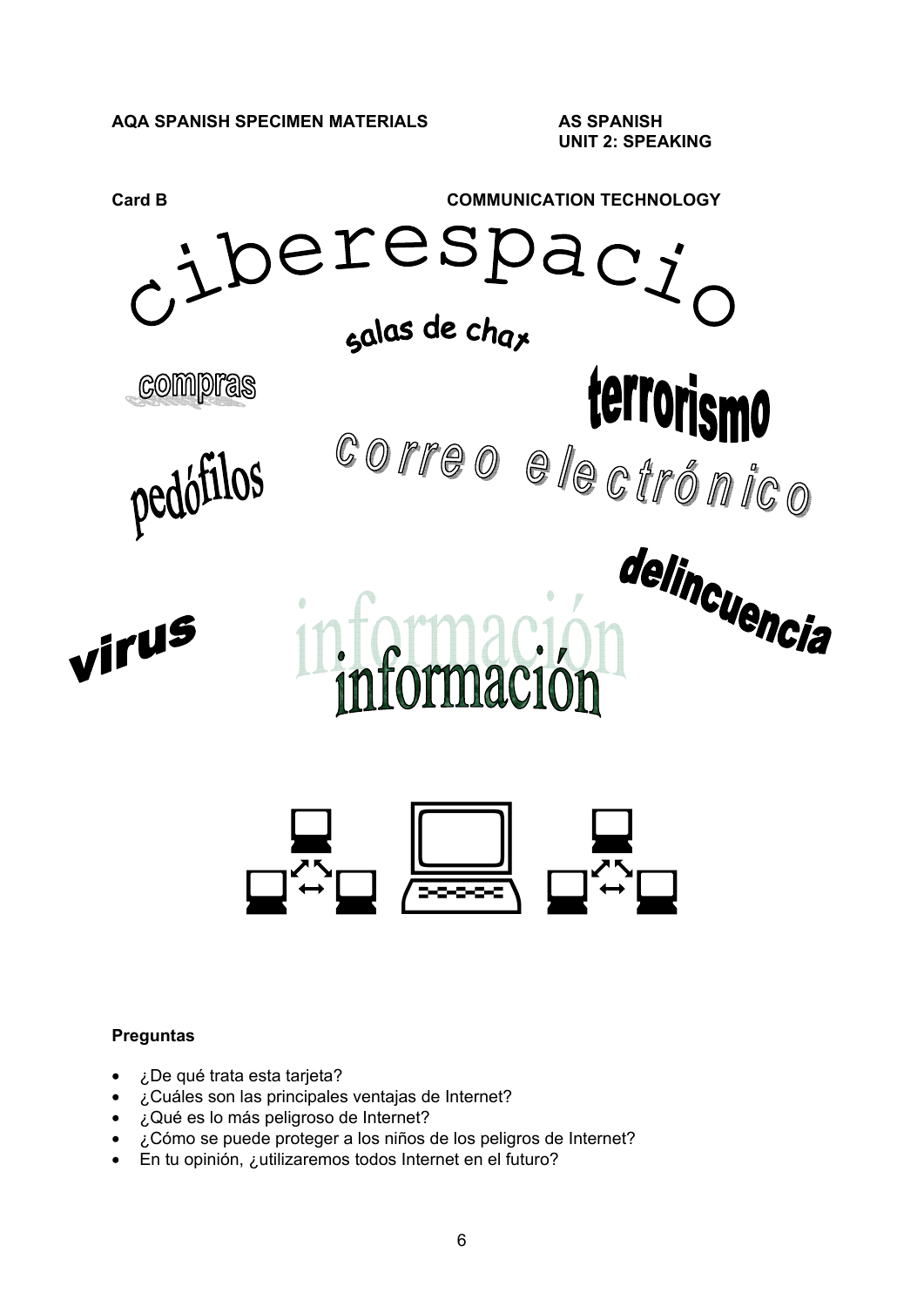#### **AQA SPANISH SPECIMEN MATERIALS AS SPANISH**

 **UNIT 2: SPEAKING** 

**Card C FASHION/TRENDS** 

## **øModa o MutilaciÛn?**



- øDe quÈ trata esta tarjeta?
- øTe parecen bonitos los *piercings*?
- ¿Por qué les gusta a los jóvenes tener un *piercing*?
- øSe debe permitir a los menores de edad hacerse un *piercing*?
- En tu opinión, ¿es importante seguir la moda?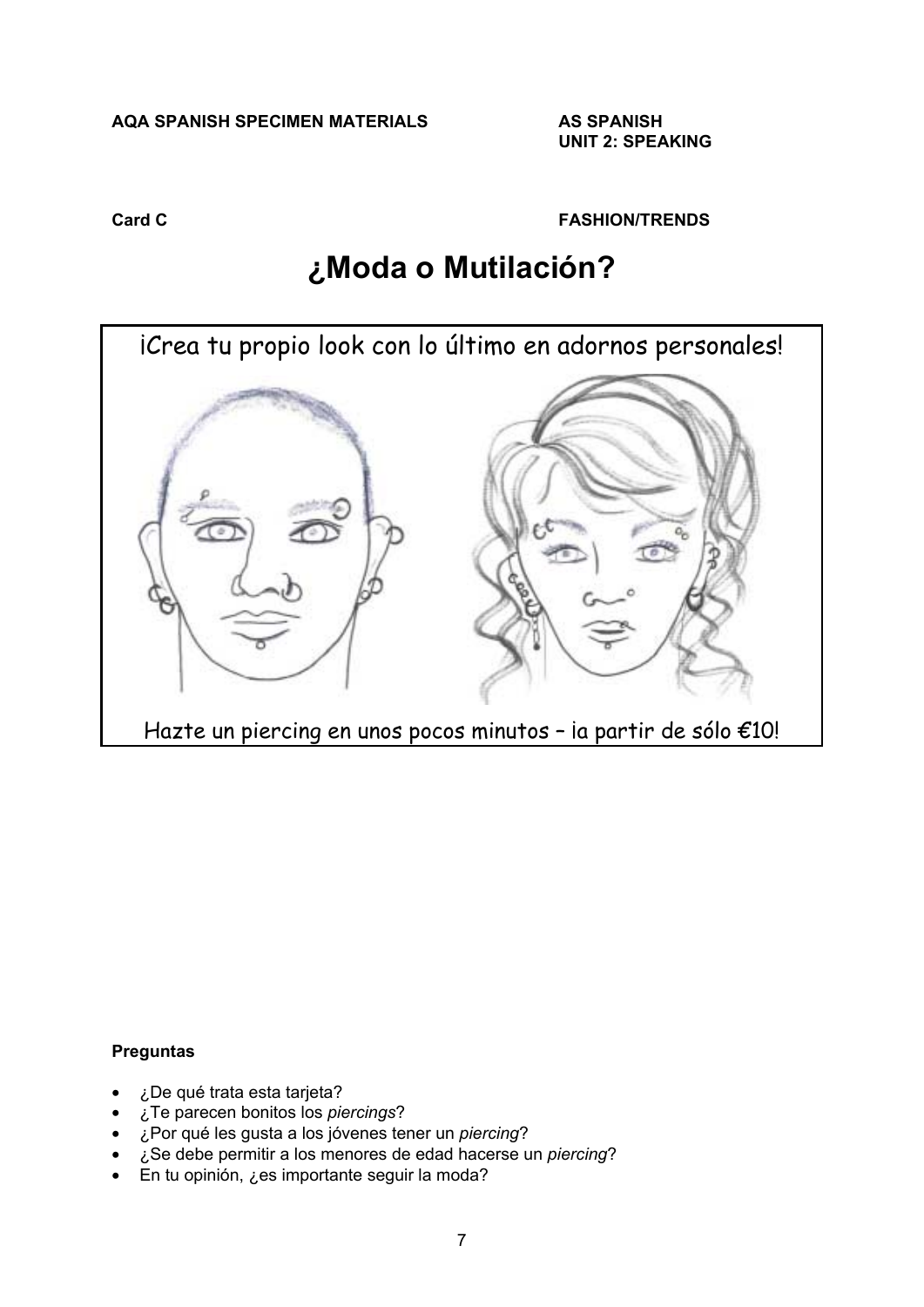#### **Card D SPORT/EXERCISE**

### **Ejercicios para tener un vientre firme**

| "Crunch" abdominal                                             | Elevación de cadera                | Contracción y extensión de<br>abdomen y espalda                   |
|----------------------------------------------------------------|------------------------------------|-------------------------------------------------------------------|
|                                                                |                                    |                                                                   |
| Levanta la parte alta de la<br>espalda y contrae el<br>abdomen | Empuja los glúteos hacia<br>arriba | Desplaza el cuerpo hacia<br>atrás, apretando mucho el<br>abdomen. |

- ¿De qué trata esta tarjeta?
- ¿Cuáles serán las ventajas de hacer estos ejercicios?
- Para mantenerse en forma, ¿es mejor ser miembro de un gimnasio?
- ¿Qué tipo de ejercicio es apropiado para la gente mayor?
- En tu opinión, ¿es más divertido hacer deporte en equipo o solo?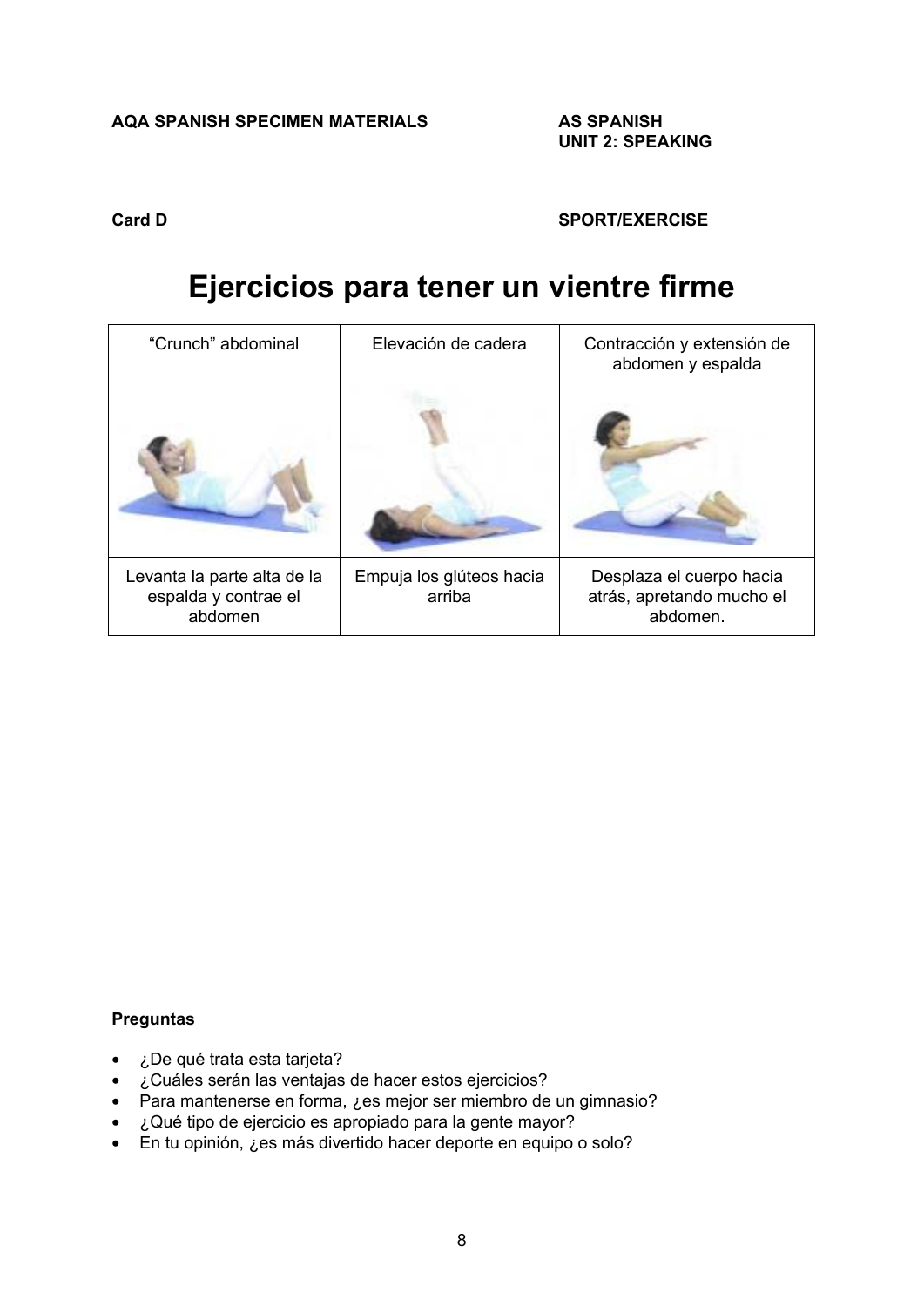**Card E Card E HEALTH AND WELL-BEING** 

## La contaminación electromagnética



- ¿De qué trata esta tarjeta?
- ¿Tenemos demasiados aparatos eléctricos en nuestras casas?
- A ti,  $\zeta$ te preocupa la radiación en casa?
- ¿Sueles desconectar todos los aparatos antes de acostarte?
- En tu opinión, ¿cuáles son los peligros más grandes en el hogar?